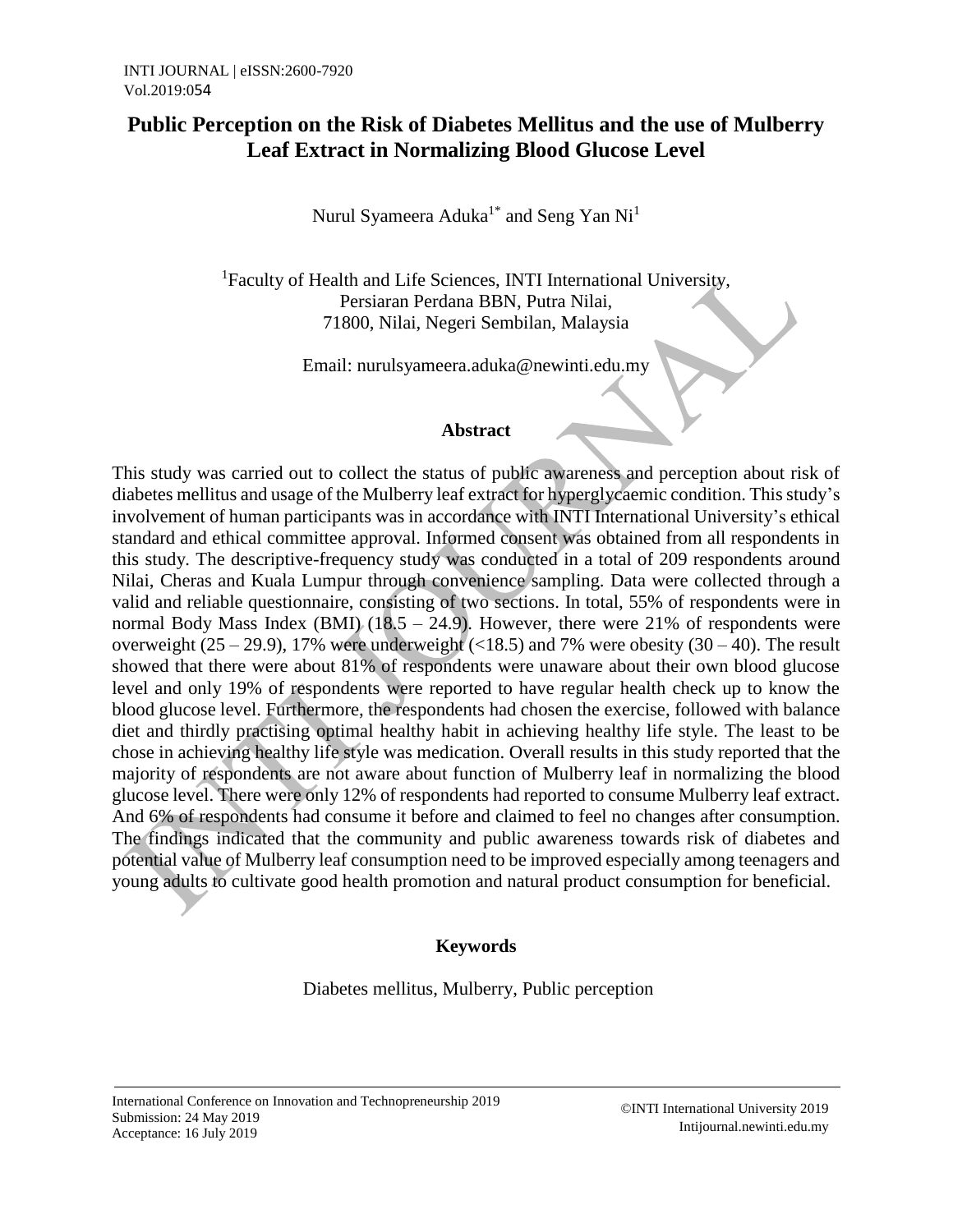## **Introduction**

Diabetes mellitus (DM) is a most common chronic disease which had caused mostly health impairment to the society. The International Diabetes Federation (IDF) is well known as an umbrella organization of over 230 national diabetes association in 170 countries and territories. It represents the growing number of people with diabetes and those who are at risk. The federation has been leading the global diabetes community since 1950. According to the newest executive summary done by IDF in 2017 had shown that the cases of DM in the whole world had 425 million cases and expected to be 629 million DM cases in year of 2045 which would had increased 48% in 28 years. Besides that, IDF also shown that the expected outcome of increase of DM cases among the population of between  $20 - 64$  years old would be from 327 million in 2017 to 438 million in 2045, however for the population of between 64 to 79 years old would be increase from 98 million in 2017 to 191 million in 2045 (IDF, 2017).

Moreover, DM is also one of the major health alert in Malaysia. The National Diabetes Registry Report (NDRR) had shown the accumulation of DM cases between 2006 and 2011 as reported by National Health and Morbidity Survey (NHMS) in 2011. The survey was actually based on the amount of cases which had undergo registered report of DM patient in primary healthcare clinic under Ministry of Health (MOH) and not including the unregistered cases in the community. The survey had shown that from 2006 to 2011, the percentage of Malaysian living with total diabetes cases had been increased to 3.6% which means that there are about 2.6 million of Malaysian are suffering with DM. Besides that, the cases of known and undiagnosed DM also reported increased to total up of 3.7%. According to the registry dataset of NDRR, the highest population of DM type 2 are Malay race which had total of 58.9% among other races. The other 41.1% of DM cases are referring to 21.4% Chinese, 15.3% Indian, 4.2% others and 0.2% unknown (MOH, 2013).

 The rapid increasing of DM had clearly shown among the young generation, especially the Type 2 Diabetes Mellitus (T2DM). Besides that, the incidence of diabetes complications is extremely high such as cardiovascular disease (Xing, 2016), diabetic nephropathy, diabetic peripheral neuropathy, diabetic retinopathy (Wu et al., 2018) and diabetic foot (Wang & Gao, 2019) which would cause the disabling and lethal for the patient. Moreover, there is no treatment to cure T2DM. Therefore, prevention is needed to lower down the chances of getting DM and decrease harmful of diabetes and its complication onto the health of the youngster in future. Other than the modern science treatment, complementary medicine can be an alternative option in managing the DM cases among Malaysian with lower cost spend.

 One of the herbal medicine plant that shows high potential in lowering the blood glucose level is the Mulberry leaf. Mulberry plant from *Moraceae* family, is also known as white mulberry. It scientific name as *Folium Mori* that originates from *Morus Alba Linn* (species), *Morus (*genus) and *Rosales* (order) (Andallu & Varadacharyulu, 2007). Mulberry leaf was first mentioned in the ancient book of *Shennong* Herbal Classic *(Shen Nong Ben Cao Jing)* manuscript about it properties based on Traditional Chinese Medicine. In TCM, Mulberry leaf is known as *Sang Ye*. It also known as *Tie Shan Zi* from the ancient book of *Bai Cao Jing.* It has cold properties and belongs to lungs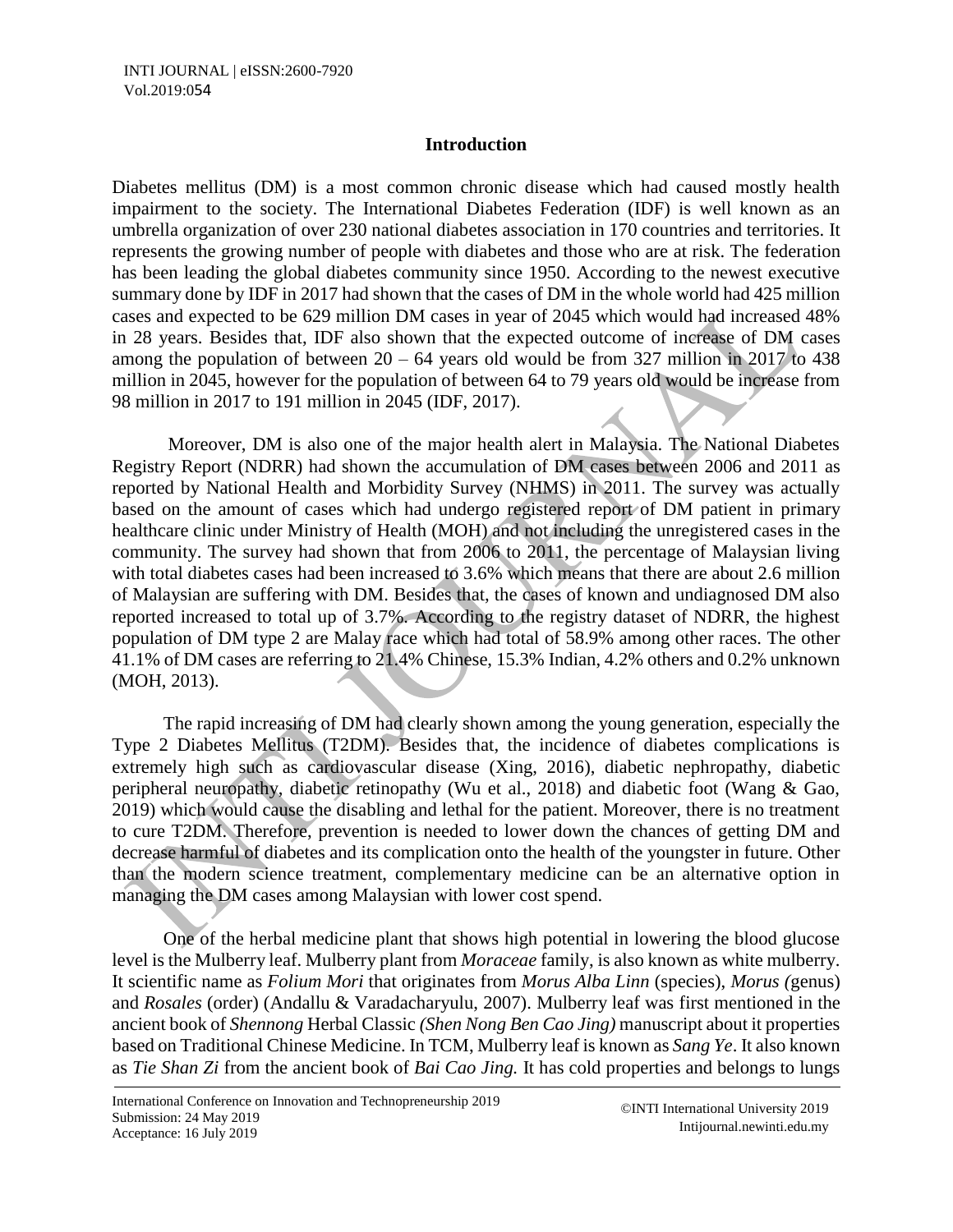and liver meridian distribution. Besides that, Mulberry leaf actually has the function to prevent bleeding and usually prescribe for hemoptysis, hematemesis and nosebleed condition with combination of other hemostatic group of herbs (Zhong et al., 2017). Furthermore, according to Zou and Chen (2003), Mulberry leaf contain rutin, quercetin, volatile oil, amino acid, vitamins and microelements, which have many pharmacological activities such as reducing blood glucose, antihyperlipidemia, hypertensive, bacteriostasis and anti-viral properties. As per reported in other studies, Mulberry leaf consists of several type of substances that showed regulation of blood glucose level (Xu et al., 2015; Ji et al., 2015; Chen et al., 2009 & 2011).

Thus, in enhancing the usage and demand of complementary medicine and natural remedy product consumption, this study had been carried out in order to review the public perception of targeted community towards risk of DM and their knowledge in regards to the potential of Mulberry leaf which currently becoming more popular as one of the herbal plants in treating DM in complementary medicine.

# **Methodology**

All survey and interview for collection of data in this research study were performed in accordance with the INTI International University research ethics guideline with approval reference no: FHLS/RAC/JAN19/001 dated on 13<sup>th</sup> March 2019. Questionnaire form was designed according to the reference questionnaire form from the research paper of Public Perceptions of Obesity and Bariatric Surgery in Singapore: A Pilot Study. The questionnaire comprises of two sections; Section A and Section B. The Section A consists of demographic data including age, gender, race, educational level, occupation, monthly income and BMI. The Section B consists of questions on perceptions of ideal blood glucose level and medical problems, respondents' personal exposure to various methods to achieve healthy life style, as well as factors that influence their health and lastly the awareness of the function of Mulberry leaf.

The survey was carried out at the INTI International University Nilai campus, Malaysian Chinese Medical Association (MCMA), Persatuan Akhlak Chin Chee Kok Kuala Lumpur and Bandar Tasik Selatan KTM station that covered the public community population around Nilai, Kuala Lumpur and Bandar Tasik Selatan. With the inform consent signed, all respondents were required to complete the questionnaire with the assistance of multiple language as prepared for the questionnaire form (English, Bahasa Melayu and Mandarin). The perceptions of the participants were further analyzed based on qualitative study. Analysis of qualitative data was done with frequency distribution method and relative frequency (percentage) according to their individual data and answer. All the collected information would be combined in the form of pie chart or bar chart to display as research findings.

## **Results**

Total number that were completed the survey in this research study were 209 respondents. There were 9 respondents who had fail to complete the questionnaire and contribute to incomplete data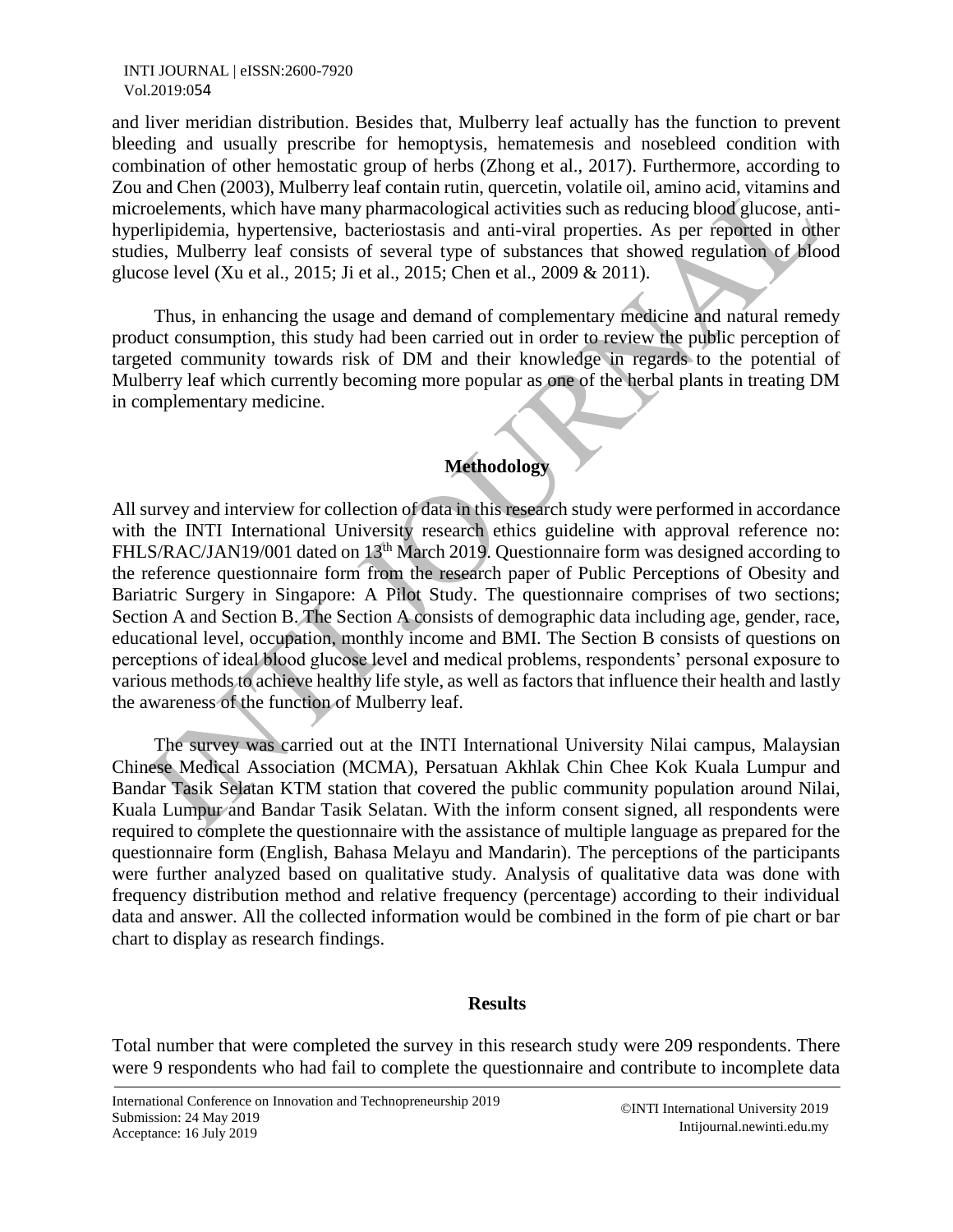resources for analysis. Therefore, only 200 respondents and their data were further analyzed. As recorded, there were total of 81 males and 119 females from total number of respondents with 56 respondents were Malay, 113 respondents were Chinese, 28 respondents were Indian and 3 respondents were others. Besides that, the total respondents (n=200) based on age ranges are stated in the followings; 39% (n=79) were  $\leq$  20 years old, 35% (n=71) were 20  $\leq$  30 years old, 7% (n=13) were  $30 \le 40$  years old,  $4\%$  (n=8) were  $40 \le 50$  years old,  $6\%$  (n=12) were  $50 \le 60$  years old,  $4\%$ (n=8) were  $60 \le 70$  years old, and  $5\%$  (n=9) were  $70 \le 80$  years old.

(Obesity Grade II BMI:  $30 - 40$  & Obesity Grade III BMI:  $\geq 40$ ). In additional about 81% of<br>respondents (n=162) were not aware to monitor and do regular checking for their blood glucose<br>level (unknown). Only 19% of res In this study, the result of the BMI status of 200 respondents were showed that the majority of respondents; 55% of respondents (n=109) were reported normal BMI (Normal BMI: 18.5 – 24.9). However, there were total of 21% of respondents (n=42) were reported overweight (Overweight BMI/ Obesity Grade I: 25 – 29.9). 17% of respondents (n=35) were reported underweight (Underweight BMI:  $\langle 18.5 \rangle$ ). And 7% of respondents (n=14) were reported obese (Obesity Grade II BMI: 30 – 40 & Obesity Grade III BMI: >40). In additional about 81% of respondents (n=162) were not aware to monitor and do regular checking for their blood glucose level (unknown). Only 19% of respondents (n=38) were aware to monitor and do regular checking for their blood glucose level (known).



Figure 1. Respondents' choice in achieving healthy life style.

The Figure 1 above had shown that there were four choices (as option provided in questionnaire form) for their decision in achieving healthy life style. According to 200 respondents there were 12% of respondents ( $n=24$ ) were chose medicine and about 88% of respondents ( $n=176$ )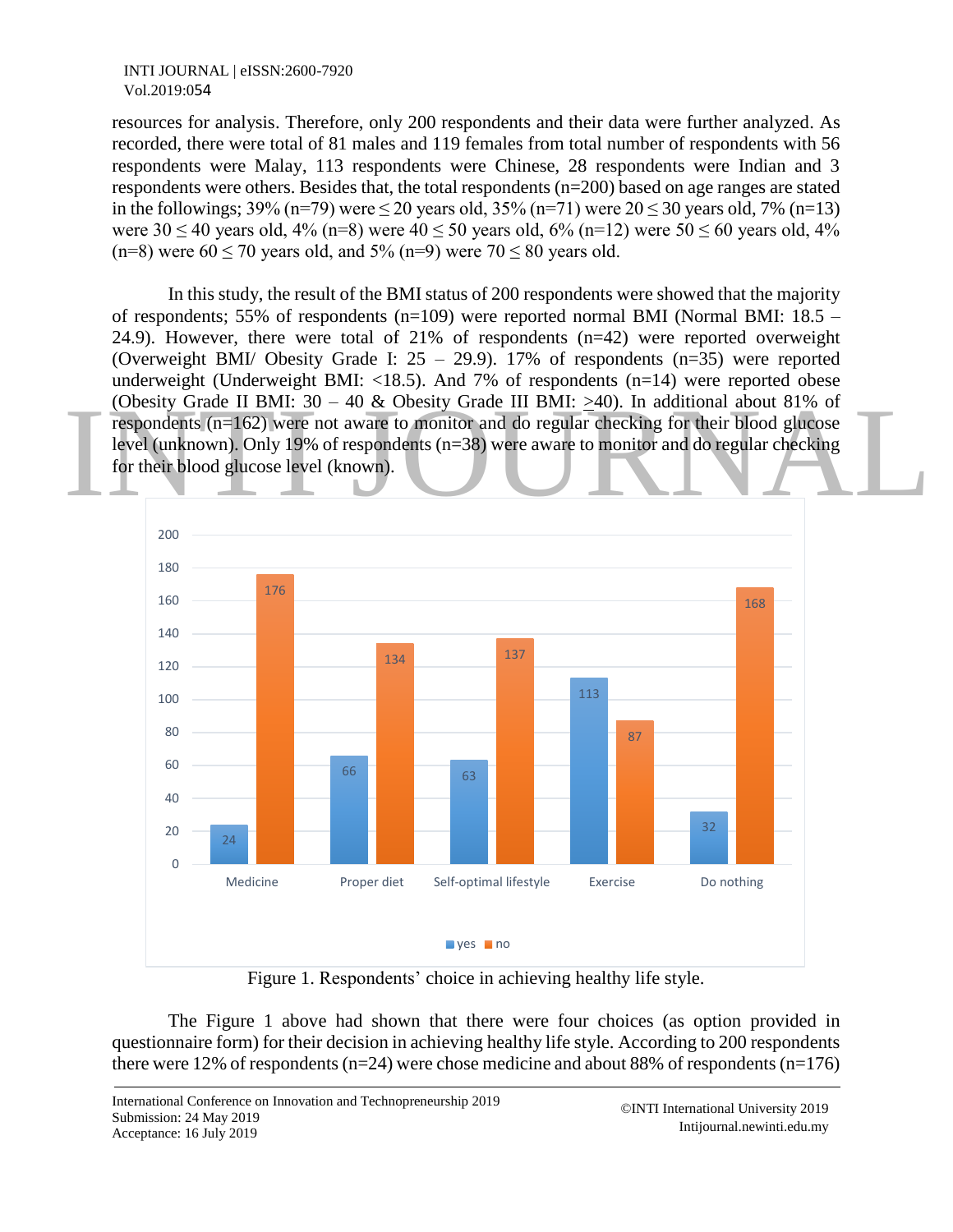were not chose medicine as the way to practice in achieving healthy life style. While the other choice reported that there were 33% of respondents (n=66) were chose for taking healthy diet and there were 66% of respondents  $(n=134)$  were not chose healthy diet as the way to practice and achieve the healthy lifestyle. It was reported that among this 33% of respondents were chose to take vitamins, calcium, Western medication, Traditional Chinese herbs, Traditional Malay herbs and Traditional India herbs. Besides, there were 31.5% of respondents (n=63) were chose selfoptimal lifestyle (healthy life style) and about 68.5% of respondents (n=137) were not chose selfoptimal lifestyle (healthy life style) as the way to practice. In other choice, it was reported that the majority of the respondents that were  $56.5\%$  of respondents (n=113) were chose to do regular exercise and about 43.5% of respondents ( $n=87$ ) were not chose to do regular exercise as the way to practice in achieving healthy life style. Unfortunately, there were 16% of respondents  $(n=32)$ were chose to not practice any from the provided option for achieving healthy life style.

The other result had shown that most of the respondents were not aware about potential and function of Mulberry leaf as one of the traditional herbal plant that able to lower down the blood glucose level, blood pressure and blood cholesterol. According to the data collected, there were only 19% of respondents (n=24) had reported to know about the usage of Mulberry leaf and 81% of respondents (n=176) were not yet aware about the Mulberry leaf and their function in complementary medicine. Following to that from 19% of respondents, 15 of them had claimed that the Mulberry leaf is very effective to regulate the blood glucose level, 6 of them had claimed for Mulberry leaf function in regulating blood pressure and 3 of them had claimed to use Mulberry leaf for managing obesity.

## **Discussions**

According to Ann et al., (2015) obesity is associated with chronic diseases such as fatty liver, T2DM, cardiovascular disease and severe metabolic syndrome. Obesity causes metabolic impairment including excessive lipid accumulation and fibrosis in the hepatic tissue as well as the increase in oxidative stress. Lipoprotein abnormalities including elevated triglycerides, low High Density Lipoprotein (HDL) and increased numbers of small dense Low Density Lipoprotein (LDL) particles are common findings in patients with cardio-metabolic risk (CMR). Clinical entities with increased CMR include type 2 diabetes, hyperlipidemia and hypoalphalipoproteinemia (Brunzell et al., 2008). The findings of this research study had reported that most of the respondents' BMI value were normal and that can be explained by the respondents' age range that majority were young adult which are  $\leq 20$  and between 20 – 30 years old. As for record, most of them were students at secondary and tertiary level of education and supported by their body metabolism state that are still fit, healthy and steady no matter how they are practicing on their daily life style. However, from overall there were 21% of respondents (n=42) were reported overweight (Overweight BMI/ Obesity Grade I:  $25 - 29.9$ ) and 7% of respondents (n=14) were reported obese (Obesity Grade II BMI:  $30 - 40$  & Obesity Grade III BMI:  $>40$ ). Sum up of these categories had gain total to 28% (n=56) among the 200 of the respondents which had exceed the ¼ of the total respondents. Thus, these research findings supported that there are chances and risk for the overweight population turn into the obesity category if they chose to not perform and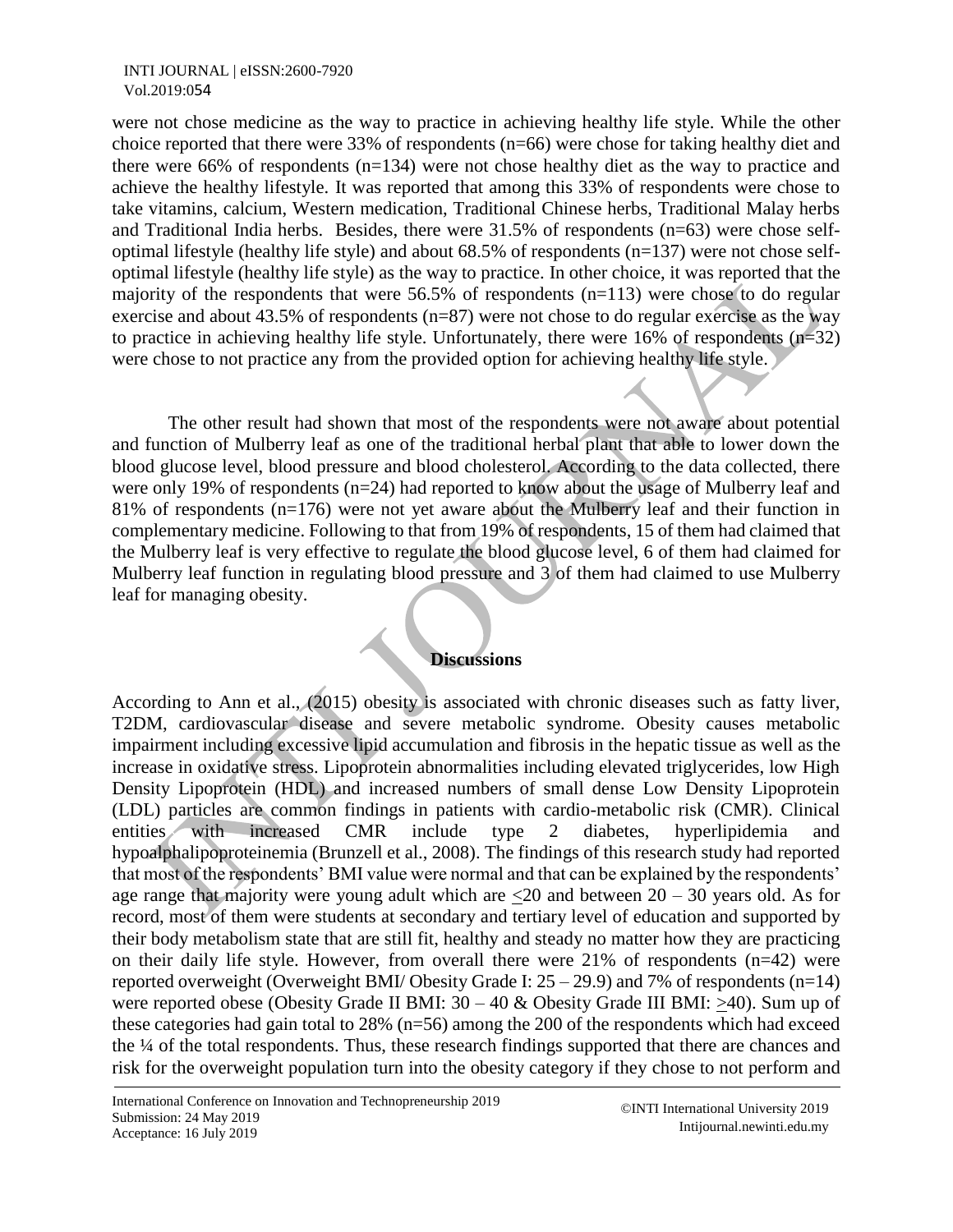maintain healthy life style. This increasing and alarming risk at teenagers and young adult age may give impact to the national economic in the future particularly in managing the chronic disease such DM because of the incidence that will be increasing in their future and advance age if it fail to be controlled.

Furthermore, according to Jura and Kozak (2016) in their report, one of the causes of the obesity that was increased among aged population is due to the inflammation in both adipose tissues and ageing tissues that leads to insulin resistance which will be also indirectly leads to the emerge of T2DM. Besides that, the reduced secretion of hormone such as growth hormone, leptin and adipenectin due to ageing will also causing the increasing risk of having obesity. This is because these hormones function are able to stimulate the cells to undergo the glucose metabolism which able to prevent the excess glucose to be converted into fat (Jura & Kozak, 2016). According to the examination done in United State (US) population for 1999 to 2006 had shown that the prevalence of having the cases of DM was increased with increasing cases of obesity and there are nearly ¼ of the DM population was actually having the problem of poor glycemic control (Nguyen et al., 2011). The reported study above shows the same trend of findings in this study for the respondents' choice in achieving healthy life style with 81% of respondents (n=162) were not aware to monitor and do regular checking for their blood glucose level (unknown) and only 19% of respondents (n=38) were aware to monitor and do regular checking for their blood glucose level (known). The recorded data showed that most excuses were occur due to their current healthy fit condition and in addition to no sign and symptom pertaining to DM at this moment.

As to be emphasized from this alarming reasoning, the development and progress of DM at early stage can be asymptomatic especially at pre-diabetes state or during young adult age. There are hidden risk for them being unaware toward their body health since most of the cases of diabetes happened due to their unaware of their daily choice in achieving healthy life style and ways of prevention. Rehabilitation and secondary medication had to involve good education and tooling up patients for better self-management of their condition and complementary medicine can be one to be considered for managing this risk of DM incidence particularly in Malaysia. There were many reported study about beneficial and pharmacological properties of Mulberry leaf, but unfortunately findings from this study reported that 81% of respondents (n=176) were not yet aware about the Mulberry leaf and their function in complementary medicine.

## **Conclusions**

The perception of peoples particularly among Malaysian through convenient sampling method in this study had showed awareness of the risk of DM and Mulberry leaf consumption was poor and below expectation. Although there are a lot of campaign and educational programs that were advertised in mass media such as radio, television, social media and internet, the awareness of people in practicing good life style are still need to be improved. Besides, a lot of reports that show the vast medical function and pharmacological properties of Mulberry leaf in various diseases and condition and particularly about Mulberry leaf effect for lowering blood glucose level, cholesterol level and blood pressure, but the awareness of people about it are still below expectation. Hope that the Mulberry leaf can be used widely in the treatment for diabetes and can be one of the first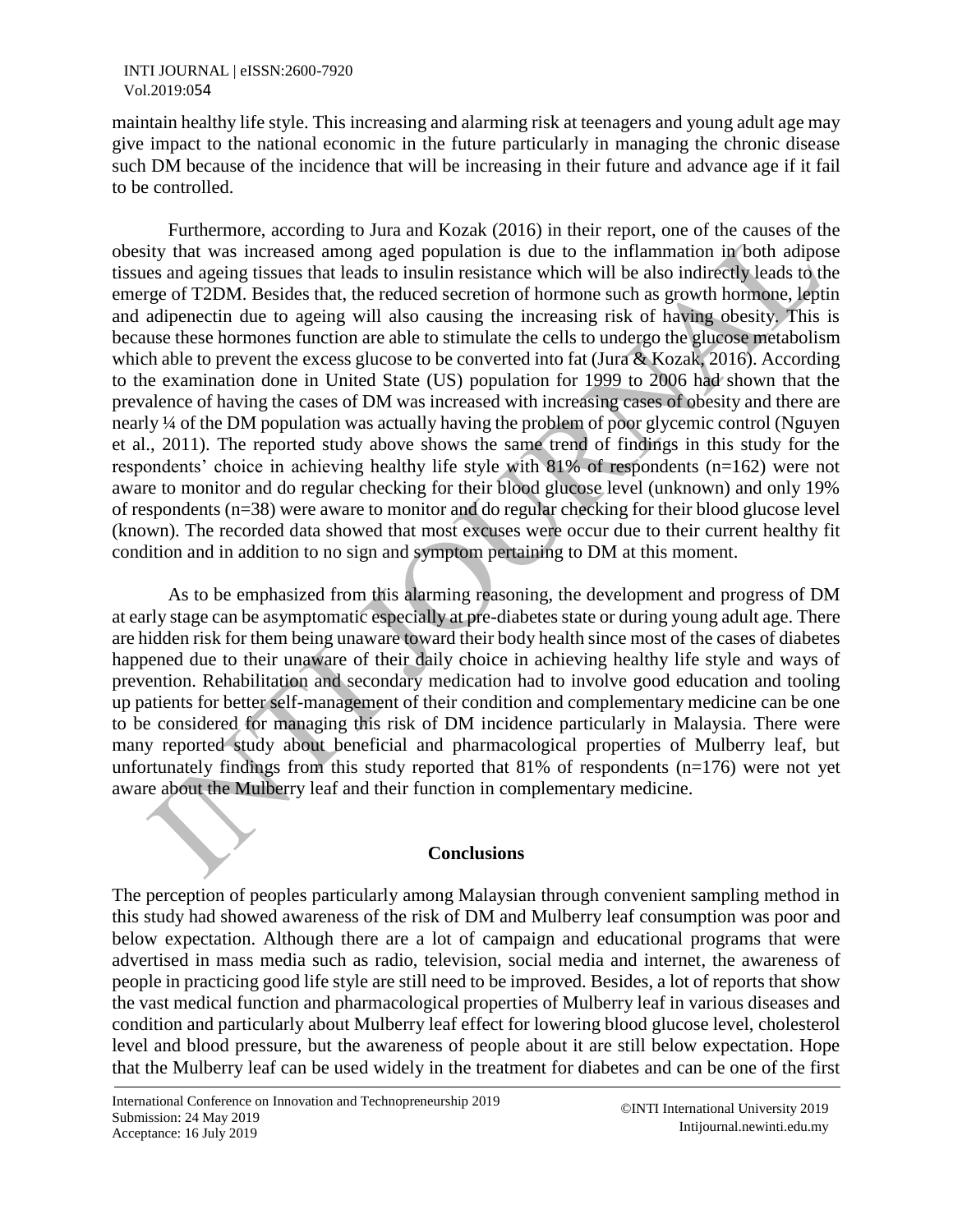option for herbal medicine in DM, hypertension, and obesity as the natural herb remedy in the future due to its vast beneficial effects for health. With this current vision and best practice and management for DM in the future, the case of incidence for DM can be lower down and able to be managed where at the same time can also improve the government economical state by reducing the health cost in buying diabetic synthetic drugs for patients that definitely much more expensive than Mulberry as natural herb remedy for prevention and medication. Therefore, with the combination of the good awareness for choosing healthy life style and Mulberry leaf consumption as supplement will be able to decrease the diabetes cases in Malaysia for the future.

#### **References**

- Andallu, B. & Varadacharyulu, N.C., 2007. Gluconeogenic substrates and hepatic gluconeogenic enzymes in streptozotocin-diabetic rats: effect of mulberry (Morus indica L.) leaves: Journal of Medicinal Food, 10(1) pp.41-48.
- Ann, J.Y., Eo, H. & Lim, Y., 2015. Mulberry leaves (Morus alba L.) ameliorate obesity-induced hepatic lipogenesis, fibrosis, and oxidative stress in high-fat diet-fed mice: Genes & Nutrition, 10(6), p. 46.
- Brunzell, J.D., Davidson, M., Furberg, C.D., Goldberg, R.B., Howard, B.V., Stein, J.H. & Witztum, J.L., 2008. Lipoprotein management in patients with cardiometabolic risk: consensus statement from the American Diabetes Association and the American College of Cardiology Foundation: Diabetes Care, 31(4), pp. 811-822.
- Chen, J.G., Bu, W.L., Lai, W.Q., Liu, D.Y., Mei, S., Liu, Z., Sun, L.H., Jiang, Y.X., 2011. Hypoglycemic Effects and Mechanism of Mulberry Leaves Polysaccharide: Chinese Traditional and Herbal Drugs, 42(3), pp.515-520.
- International Diabetes Federation (IDF). (2017). IDF Diabetes atlas eighth edition 2017.
- Ji, T., Su, S.L., Guo, S., Ouyang, Z., Qian, D.W., Tang, Y.I. & Duan, J.A., 2015. Research Progress on Bioactive Component Groups and Their Action Mechanisms of Mori Folium for Prevention and Treatment of Diabetes: Chinese Traditional and Herbal Drugs, 46(5), pp.778-784.
- Jura, M. & Kozak, L.P., 2016. Obesity and related consequences to ageing: Age (Dordrecht, Netherlands) American Aging Association, 38(1), p. 23.
- Mdidea.com. 2018. Basic Botanical Information of Mulberry leaf, [online]. Available at: <https://www.mdidea.com/products/new/new05401.html> [Accessed: 10 February 2019].
- Minister of Health Malaysia (MOH), 2013. National Diabetes Registry Report, pp. 6.
- Wang, B.Y. & Gao, H.L, 2019. Chinese medicine treatment of diabetic foot Progress: Traditional Chinese Medicinal Research [trans.], 19(5) pp. 71-75
- Wu, W.Y., Gao, Y.Y., Wu, J., Guo, W., Pan, B.S., 2018. Relationship between glycated albumin level and diabetic retinopathy, diabetic nephropathy, diabetic peripheral neuropathy: Fudan University Journal of Medical Sciences, 45(4), pp. 473-477
- Xiaolinziye, 2011. Spectacles of Diabetes Mellitus Effect Talking about Mulberry Leaf (Jinghai Navigation), [online]. Available at: [http://www.360doc.com/content/11/1123/11/3235528\\_166710130.shtml](http://www.360doc.com/content/11/1123/11/3235528_166710130.shtml) [Accessed: 12 August 2018].